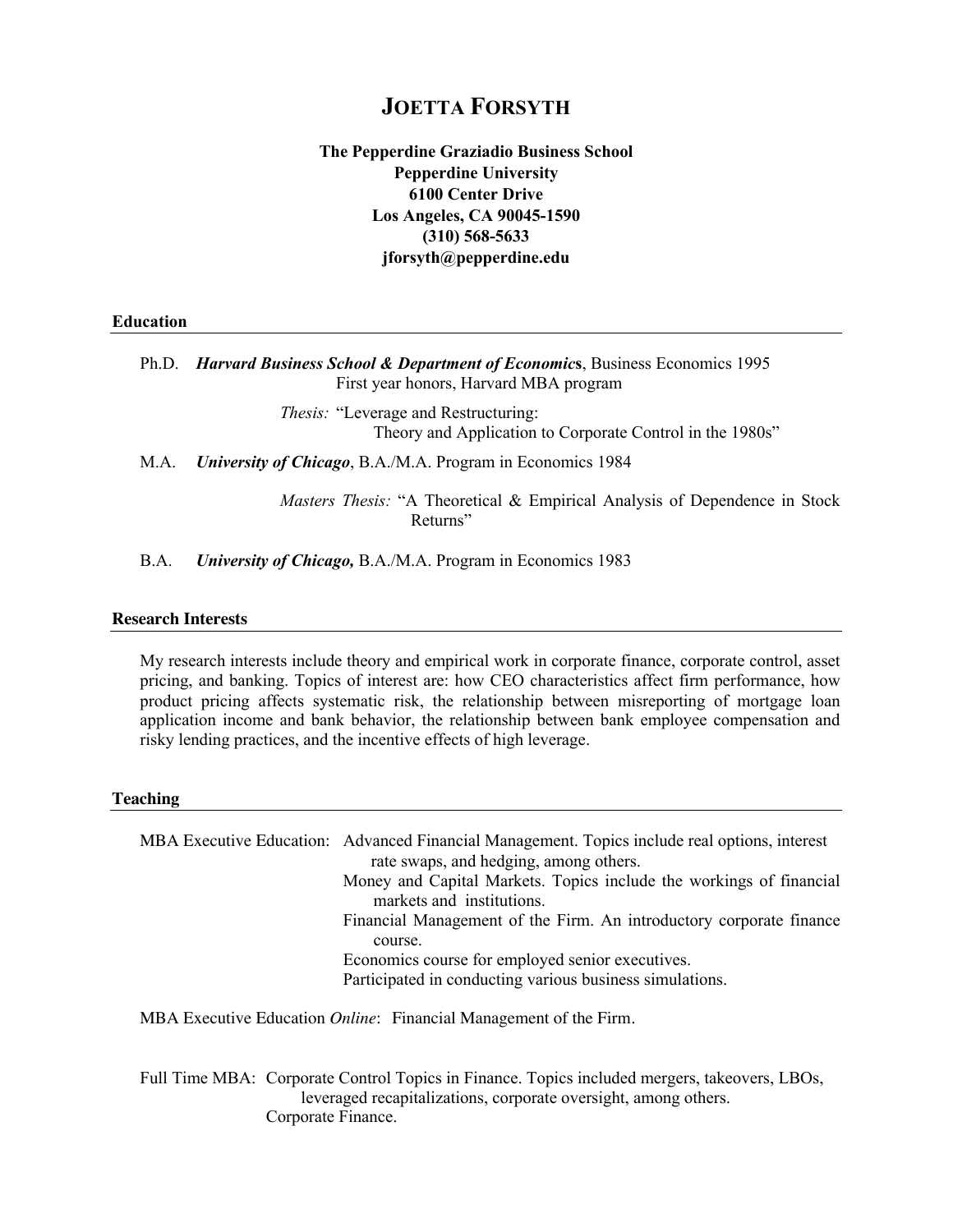BSM (Undergraduate) Executive Education: Managerial Finance.

BSM (Undergraduate) Executive Education *Online*: Managerial Finance.

## **Employment**

*Graziadio School of Business, Pepperdine University*, 2002–Present *Associate Professor of Finance*

*Fisher School of Business, Ohio State University*, 2001-2002 *Visiting Lecturer*

*IntegralMarkets Inc.*, Los Angeles CA, 1999–2001 (startup venture) *Founder & President*

*Marshall School of Business, University of Southern California*, 1997–1998 *Visiting Assistant Professor of Finance and Business Economics*

*University of Michigan Business School*, 1995–1997 *Visiting Assistant Professor of Finance*

*Lexecon Inc.*, Chicago IL, 1983–1988 (law and economics consulting and expert witness firm) *Economist*

#### **Publications**

- 2020 Are Narcissistic CEOs a Blessing or a Curse? Practical Methods to Measure and Respond to Narcissism in Leaders, Graziadio Business Review, 23(2), with Jillian Alderman, Charla Griffy-Brown, and Richard Walton. Retrieved from https://gbr.pepperdine.edu/2020/09/arenarcissistic-ceos-a-blessing-or-a-curse/
- 2020 Instilling Christian Principles of Business Success in the Classroom, *Christian Business Academy Review*, 15(1). Retrieved from https://cbfa-cbar.org/index.php/cbar/article/view/531
- 2017 How Religious Beliefs Influence Financial Decision-Making: Implications for Business Leaders, *Graziadio Business Review*, 20(3), with Jillian Alderman and Richard Walton. Retrieved from https://gbr.pepperdine.edu/2017/12/religious-beliefs-influence-financialdecision-making/
- 2015 Possible Evidence of Income falsification on Mortgage Applications During The Housing Bubble, *Journal of Business and Finance Research*, 5(2), with James DiLellio.
- 2015 House Price Increases and Previously Rejected Mortgages, *Journal of Accounting and Finance*, 15(6), with Peggy Crawford.
- 2015 Was There a Regulatory Approval Market for Mortgages? *Journal of Financial Economic Policy*, 7(4) with Peggy Crawford.
- 2015 Think "It's Unethical, But Legal"? Think Again? *Academy of Business Journal*, V.1 107-115 with Linnea McCord and Terry Young.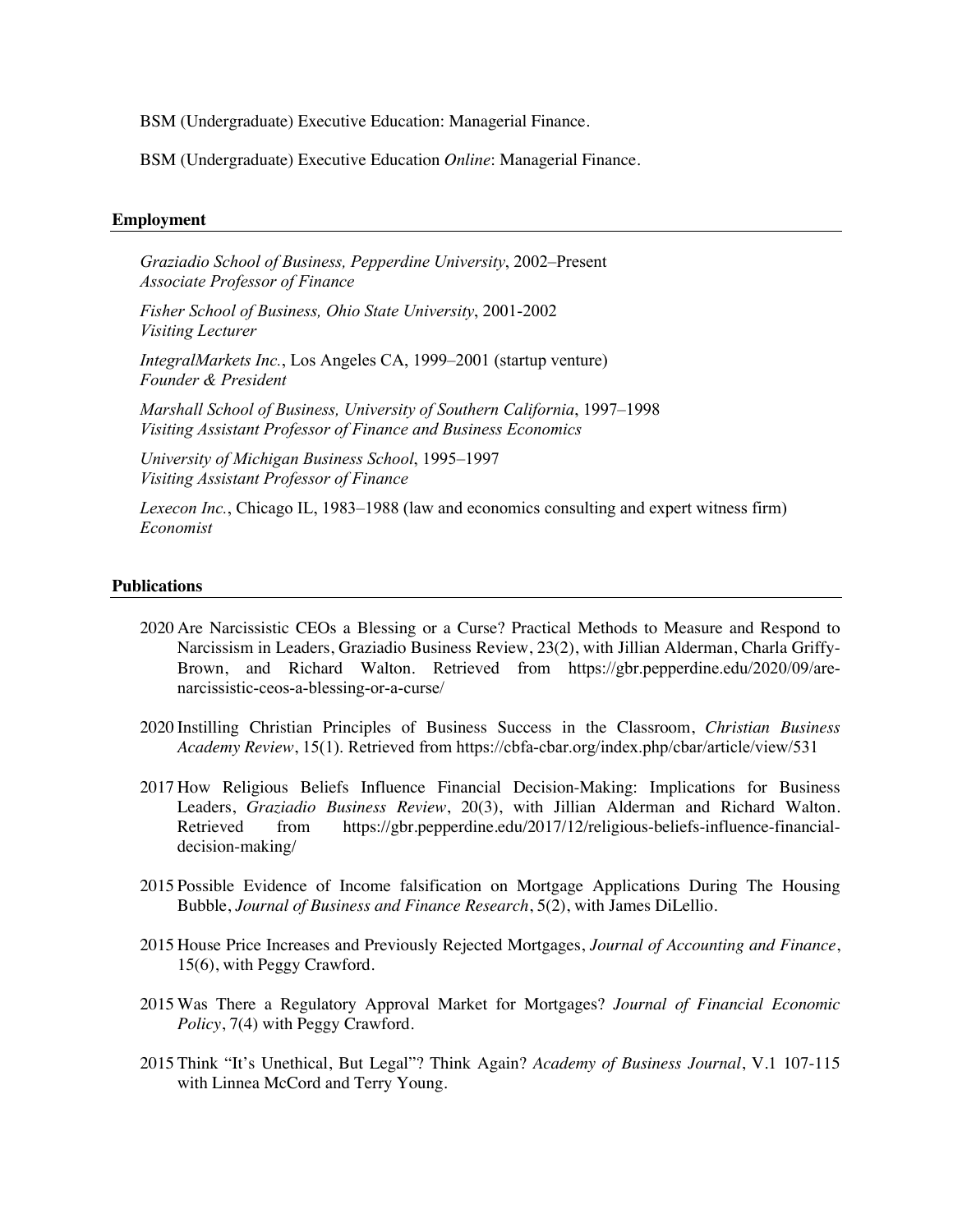- 2015 Is Cyprus the Warning Bell that Bank Deposits are No Longer Safe?, *Graziadio Business Review,* 18(2) with Linnea McCord and Terry Young.
- 2014 Who Received TARP Bail-Outs? Did Widespread, Government-Detected Regulatory Filing Errors Predict Which Lenders Were Subsequently Bailed Out Under TARP?, *Graziadio Business Review*, 2(17), http://gbr.pepperdine.edu/2014/10/who-received-tarp-bail-outs.
- 2014 Government‑Sponsored Enterprises and Income Falsification on Mortgage Applications, *International Journal of Business, Accounting and Finance,* 8(1), with James DiLellio.
- 2011 *Financial Wisdom: Personal Finance and Career Skills to Guide Teens and Young Adults on Their Journey to Success and Happiness*, Vol. 1, Financial Wisdom Preparatory Institute, LLC.
- 2011 Examining Bank Employee Compensation and Residential Mortgage Loan Volume at the State Level, *International Journal of Business, Accounting, and Finance, 4(1), 18-32, with Maretno* Augus Harjoto.
- 2009 The Impact of Mortgage Loans Transferred on Bank Employee Compensation, *Global Business & Finance Review,* 14(1), 77-85, with Maretno Augus Harjoto.
- 2008 Learning to Love Financial Market Barbarians, Yes Traders Do Make a Valuable Contribution to Society, Graziadio Business Report, 11(1.) http://gbr.pepperdine.edu/081/traders.html
- 1995 Leverage and Restructuring: Theory and Application to Corporate Control in the 1980s, Ph.D. Thesis, Harvard University.
- 1992 Thermo Electron, Harvard Business School Press, case study 9-292-104, with Carliss Baldwin.

#### **Other Publications**

- 2009 My Shocking Bank Experience and the Need to Read Terms and Conditions, Graziadio Business Review Blog. October 19<sup>th</sup>. http://gbr.pepperdine.edu/blog/2009/10/19/1481/.
- 2009 It's Time to Hit the Reset Button, Graziadio Business Review Blog. February 2. http://gbr.pepperdine.edu/blog/2009/02/02/480/.
- 2008 America's Financial Crisis, Graziadio Business Review Blog. September 30. http://gbr.pepperdine.edu/blog/2008/09/30/103/.

## **Video Interview and Panel Discussion**

- 2011 Quinn, A., Dr. Joetta Forsyth Discusses the Perils of Financial Illiteracy. Video Interview, *Graziadio Business Review Blog*. October 25. Retrieved video from http://gbr.pepperdine.edu/blog/2011/10/25/4265/.
- *2008* Pepperdine Faculty Answer Questions on America's Financial Crisis. Moderator: Ronald Ford; Co-panelists: David Smith, Ed Fredericks. *Graziadio Business Review Blog*. October 1. Retrieved recording from: http://gbr.pepperdine.edu/blog/2008/10/01/134/.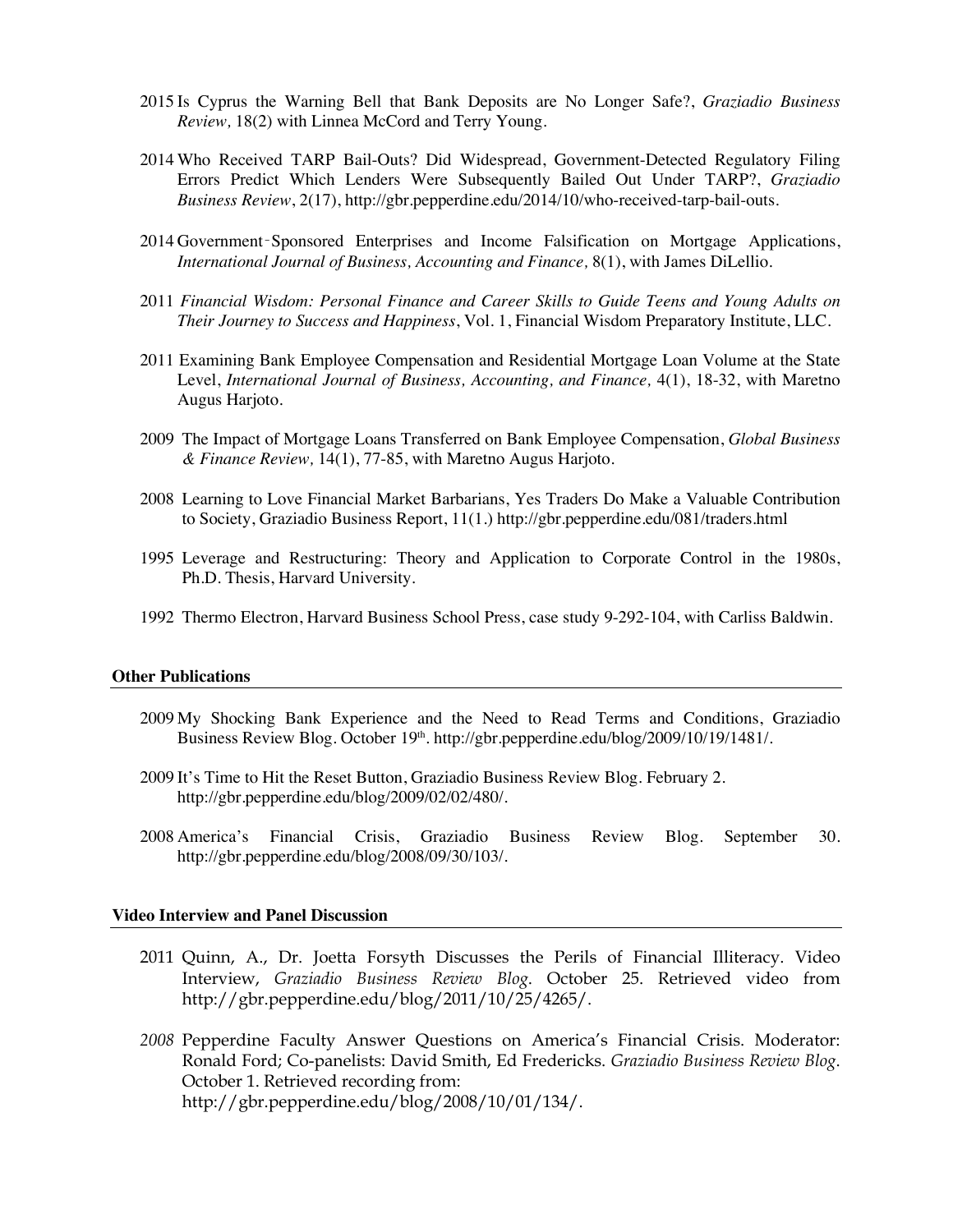- 2007, Misvaluation, CEO Equity-Based Compensation, and Corporate Governance, with Siew Hong Teoh and Yinglei Zhang.
- 2007, Examining Motives: Clues About Bank Lending Practices That Can Be Found in Employee Compensation, with Maretno Augus Harjoto.
- 1997, Changes in Firm Diversification: Theory and Evidence of Financial Sources.
- 1997, Corporate Control, Leverage, and Managerial Incentives.
- 1996, The Incentive Role of Leverage: Evidence from Restructuring after Mergers.

## **Conference Presentations**

- 2020 Are Narcissistic CEOs a Blessing or a Curse? Practical Methods to Measure and Respond to Narcissism in Leaders. The International Academy of Business and Public Administration Disciplines Fall Conference, Online. Jillian Alderman, Charla Griffy-Brown, and Richard Walton, coauthors.
- 2019 The Relationship Between Product Price and Systematic Risk: Beyond Marginal Revenue Equals Marginal Cost. The International Academy of Business and Public Administration Disciplines Conference, Athens Greece. Richard Walton, coauthor.
- 2015 What Mortgage Rebounds Reveal About the House Price Run-Up. Academic Forum, Graziadio School of Business and Management, Pepperdine University, West Los Angeles, CA. [Compilation of research papers authored alone, and also coauthored with Peggy Crawford and James DiLellio.]
- 2014 Income Falsification on Mortgage Applications during the Housing Bubble. World Finance Conference, Venice, Italy. James DiLellio, coauthor.
- 2014 Income Falsification on Mortgage Applications during the Housing Bubble. Annual Meeting, Southwestern Finance Association, Dallas, TX. James DiLellio, coauthor.
- 2013 A Study of Income Falsification on Mortgage Applications. Academic Forum, Graziadio School of Business and Management, Pepperdine University, West Los Angeles, CA. With James DiLellio.
- 2012 GSEs and Income Falsification on Mortgage Applications. Conference, The International Academy of Business and Public Administration Disciplines, Honolulu, HI. James DiLellio, coauthor.
- 2009 Examining Bank Employee Compensation and Residential Mortgage Loan Volume at the State Level. The International Academy of Business and Public Administration Disciplines Annual Conference. Given Research Award. Maretno Augus Harjoto, coauthor.
- 2008 Mortgage Loan Transfers and Bank Employee Compensation. Association for Global Business. Received Best Paper (in session) Award. Maretno Augus Harjoto, coauthor.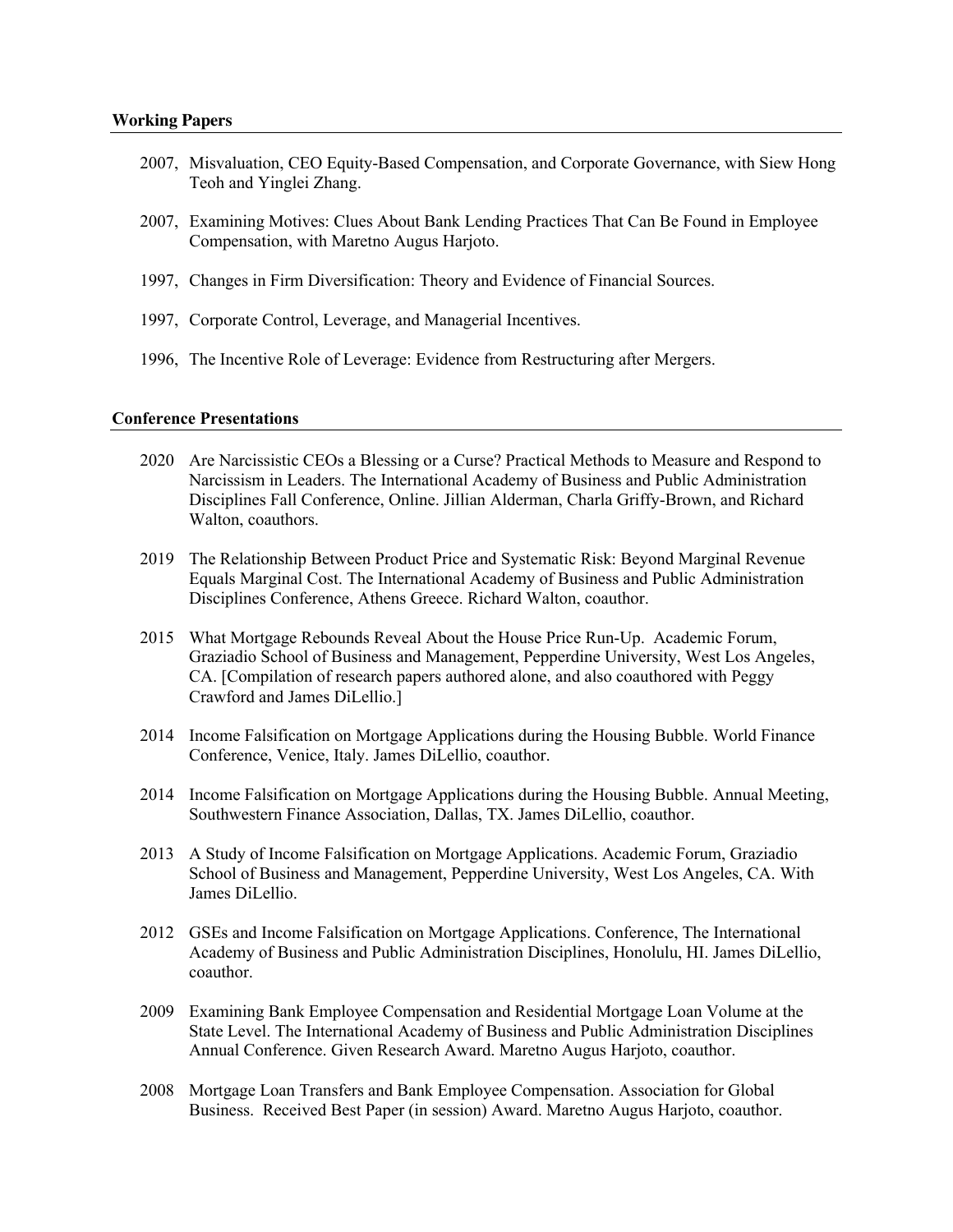2007 Misvaluation, CEO Equity-Based Compensation, and Corporate Governance. Financial Management Association. Presented at a top ten session. Siew Hong Teoh and Yinglei Zhang, coauthors.

## **Workshop Presentations**

Pepperdine Graziadio Business School Harvard Economics Department Harvard Business School University of Michigan Business School University of Southern California Marshall School of Business

#### **Awards**

- 2019 Pepperdine 50th Anniversary Research Reward.
- 2012 Julian Virtue Award, Pepperdine University Graziadio School of Business and Management.
- 2011 Funds for Excellence, Pepperdine University Graziadio School of Business and Management.
- 2009 Research Award. International Academy of Business and Public Administration Disciplines.
- 2008 Best Paper (in session) Award, Association for Global Business Conference.
- 2007 Top Ten Session Paper: Financial Management Association.

#### **Editorial**

Referee, *Journal of Business and Finance Research* Referee, *Journal of Financial Economic Policy* Referee, *Graziadio Business Report* Refereem *The Quarterly Journal of Economics*

#### **Service**

Create and conduct seminars for homeless people at PATH (People Assisting the Homeless) Chair of the BSM Committee, The Graziadio School of Business and Management

## **Business Activities**

Founder of Financial Wisdom Preparatory Institute, LLC. Financial Wisdom Prep promotes financial literacy in teens and young adults through innovative textbooks and online personal finance education for teen educators and homeschooling parents.